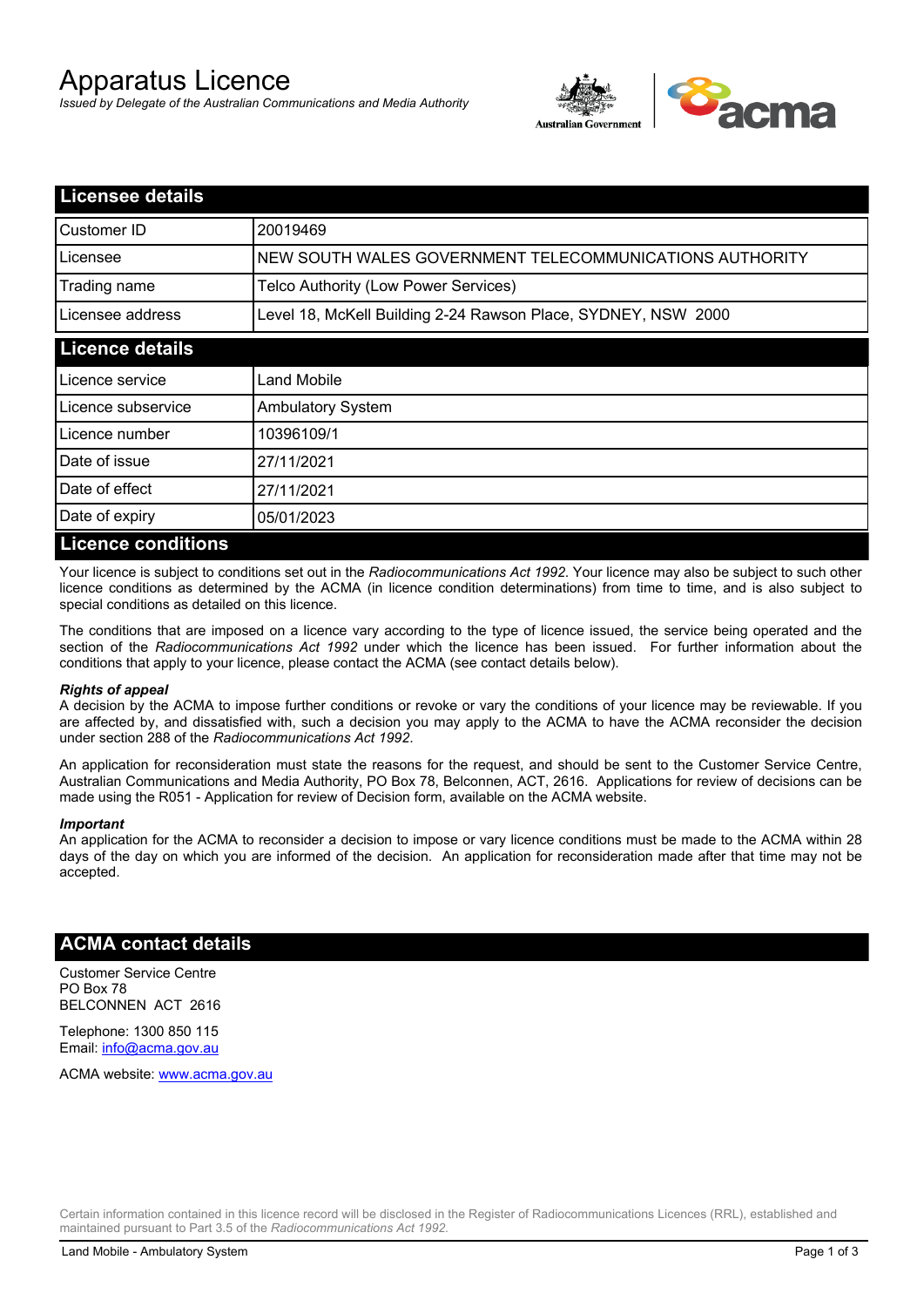# **Advisory Notes applying to licence no.: 10396109/1**

Conditions applicable to the operation of Ambulatory System station(s) authorised under this licence can be found in the Radiocommunications Licence Conditions (Apparatus Licence) Determination and the Radiocommunications Licence Conditions (Land Mobile Licence) Determination. Copies of these determinations are available from the ACMA and from the ACMA home page (www.acma.gov.au).